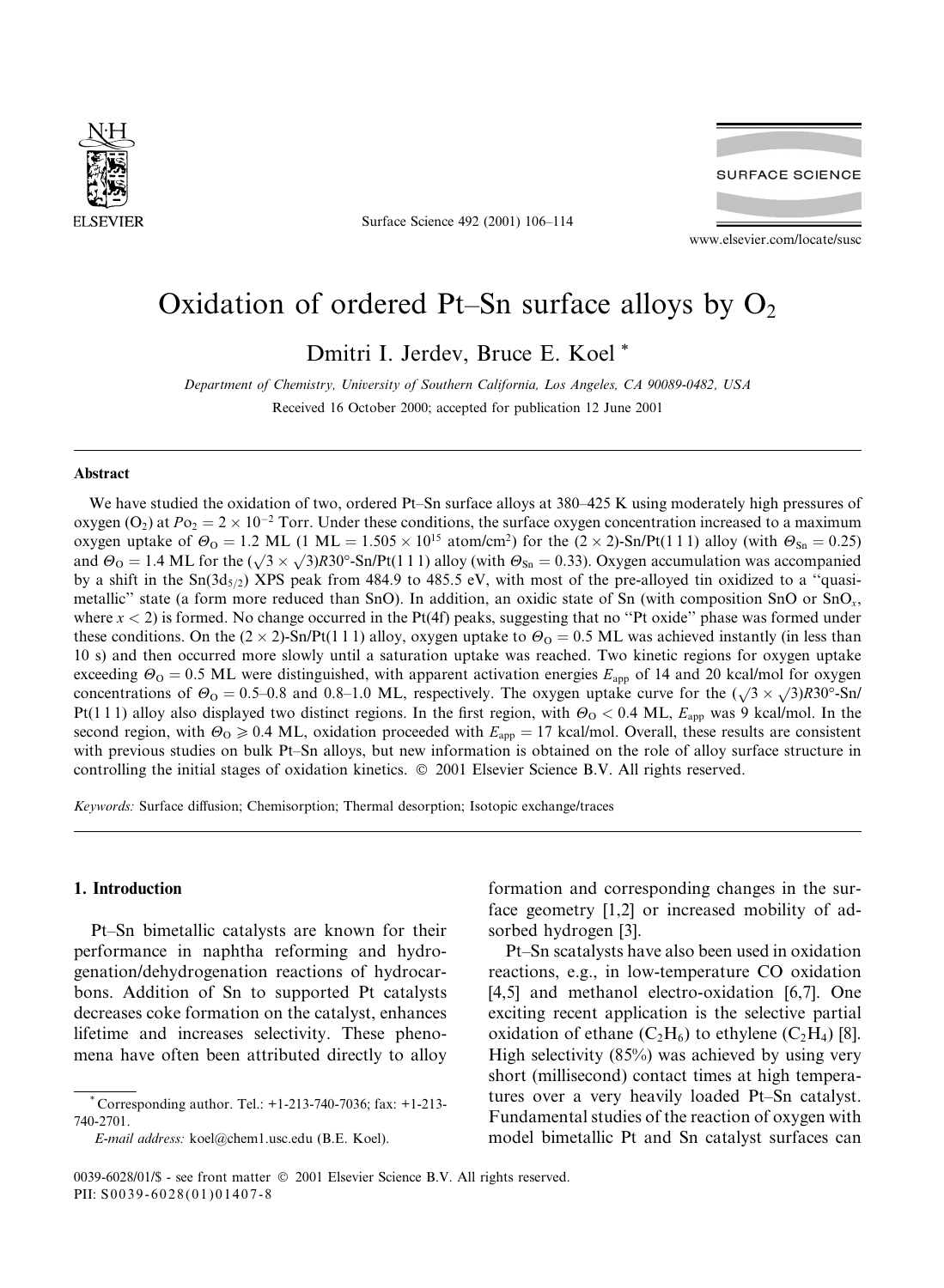provide insight into surface changes of the catalyst induced by exposure to oxygen and by oxidationreduction cycles used in catalyst regeneration [9,10]. Catalyst regeneration in many catalytic applications is a complicated process that leads to redispersion of active metal particles and changes the catalytic behavior depending upon the oxidation conditions or "history" of the catalyst [10].

Oxidation of bulk samples of polycrystalline and single-crystal Pt-Sn alloys has been interpreted as involving several forms of oxidized Sn. In addition to SnO and SnO<sub>2</sub>, Hoflund and coworkers reported the formation of an intermetallic oxide with a Pt-O-Sn bond  $[11,12]$  in tin-oxide supported platinum samples and also a transitional oxide with a composition intermediate between SnO and SnO<sub>2</sub> [13]. However, careful oxidation kinetics studies using  $O_2$  have not been done on well-defined, single crystal Pt-Sn alloys. Because the dissociative sticking coefficient of  $O_2$  is small on Pt–Sn alloys, recent UHV studies have resorted to using more efficient oxidizing agents such as ozone  $(O_3)$  [14] or nitrogen dioxide  $(NO_2)$  [15] in order to probe aspects of this chemistry. Using  $O_3$ as an oxidant, oxygen concentrations as high as  $\Theta_0 = 1.2$  ML were obtained at 300 K on Sn/ Pt(1 1 1) alloys under UHV conditions. XPS showed that both Sn and Pt could be oxidized to oxidic forms using these oxidants.

Such UHV studies have been able to determine decomposition kinetics for these oxidized alloy surfaces. However, the Pt-O and Sn-O bond strengths are still not known because the activation energy of dissociative adsorption of  $O<sub>2</sub>$  on these surfaces is unknown. In this paper, we (i) determine activation energies for oxidation of the  $(2 \times 2)$ - and  $(\sqrt{3} \times \sqrt{3})R30^{\circ}$ -Sn/Pt(111) surface alloys at high pressures of  $O_2$ , and (ii) compare the chemical results of this oxidation procedure with that using more active oxidants such as  $O_3$  and  $NO_2$  under UHV conditions.

## 2. Experimental procedures

The experiments utilized a UHV surface-analysis chamber that was directly connected to a highpressure reaction cell. The UHV chamber was equipped with a shielded, UTI-100C quadrupole mass spectrometer (QMS) for TPD studies,  $\Phi$  10-360 spherical capacitor analyzer (SCA) for Auger electron spectroscopy (AES), X-ray photoelectron spectroscopy (XPS) and low energy ion scattering spectroscopy (LEISS),  $\Phi$  15-120 4-grid low energy electron diffraction (LEED) optics,  $\Phi$  04-303 differentially-pumped ion gun, several multichannelarray gas dosers connected to precision leak valves, and several metal evaporators. XPS measurements were made by using a  $\Phi$  05-548 dualanode X-ray source with a Mg anode (MgK<sub> $\alpha$ </sub> = 1253.6 eV). A  $\Phi$  04-015 electron gun was used for AES. The UHV chamber was pumped with a CTI Cryo-Plex 8 cryogenic pump (1500 l/s) and an ion pump (240 l/s) to provide a background pressure of  $2 \times 10^{-10}$  Torr.

The Pt sample was transferred between the analysis chamber and the high-pressure cell by means of a transfer rod passing through a differentially-pumped assembly of sliding seals. A gate valve separates the high-pressure cell from the UHV chamber when the reaction cell is pressurized. The reaction cell could be evacuated with a turbomolecular pump (Pfeiffer TMU 260) and it took only a few seconds to bring the cell from a pressure of 0.02 Torr  $O_2$  to a pressure low enough to transfer the sample into the UHV chamber while maintaining a background pressure of  $4 \times$  $10^{-10}$  Torr.

The  $Pt(111)$  crystal had two polished sides oriented to the (111) crystal plane. The crystal was spot-welded between two tungsten wires (0.8mm diameter) wrapped with Pt foil at the point of contact with the Pt crystal. The crystal could be resistively heated between 300 and 1200 K, as monitored by a chromel-alumel thermocouple that was spot-welded to the side of the crystal. Cleaning of the sample was performed in the UHV chamber by 1-keV  $Ar^+$  ion sputtering, first with the sample held at 300 K for 5 min and then at 1000 K for 1 min. After this cleaning procedure, the sample was annealed at 1200 K for 30 s in UHV. The  $C(KLL)$ Auger peak, along with those for most common contaminants, was below the detection limit. Binding energies reported herein were obtained with the  $Pt(4f_{7/2})$  peak set to 70.9 eV for the clean Pt(111) crystal.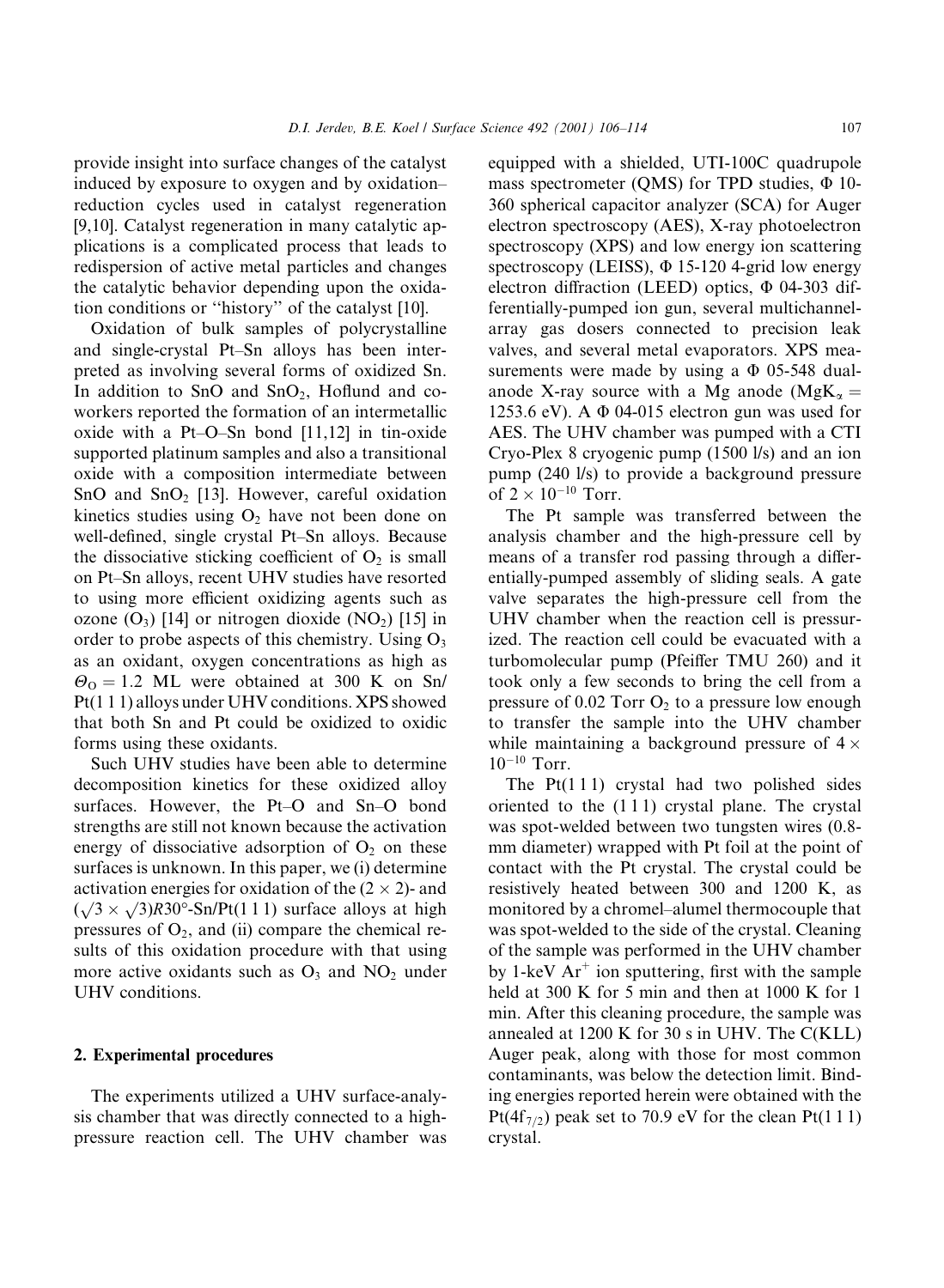The  $(2 \times 2)$ -Sn/Pt(111) and  $(\sqrt{3} \times \sqrt{3})$ R30°-Sn/  $Pt(111)$  surface alloys were both prepared using a procedure similar to that described by Paffet and Windham [16]. Sn was evaporated onto the  $Pt(111)$  surface at 300 K in UHV. This was followed by annealing the crystal to 1000 K for 10 s. The two surface alloys could be formed reliably, but LEED and XPS were used each time to insure proper alloy formation. Prior to all experiments, both alloys were characterized after preparation by a  $Sn(3d_{5/2})$ :  $Pt(4f_{7/2})$  peak-height ratio in XPS of 0.35 for the  $(2 \times 2)$  alloy and 0.41 for the  $(\sqrt{3} \times \sqrt{3})$ R30° alloy. These alloys have been characterized previously by angle-dependent, LEISS [17], LEED I-V [18], and X-ray photoelectron diffraction  $(XPD)$  [19].

Oxidation of the ordered  $Sn/Pt(111)$  surface alloys was carried out in the reaction cell by using  $0.02$ -Torr O<sub>2</sub>. Research grade O<sub>2</sub> (Matheson, 99.999%) was used as supplied. Oxygen "uptake curves" were obtained by sequential, high-pressure  $O<sub>2</sub>$  exposures in the high-pressure cell and measurements of the intermittent oxygen concentration by using the O(1s) peak in XPS after the sample was transferred to the UHV chamber. The  $O(1s)$ signal was correlated to oxygen coverage by using the  $O(1s)$  XPS peak from an adsorbed CO monolayer on Pt(111) at 300 K which has  $\Theta_{\text{CO}} = 0.49$ ML [20]. The temperature of the crystal was controlled to be constant  $(\pm 2 \text{ K})$  at all times during the experiments. The highest temperature used for measuring the kinetics at 425 K was 175 K below the leading edge (600 K) of the first peak in  $O_2$  TPD from the fully oxidized alloy [14]. This means that no strongly bonded oxygen was desorbed in the UHV environment. The choice of temperatures at which the uptake curves were taken was limited by the small exposures required at high temperatures and by the length of time necessary to carry out oxidation at low temperatures. Control experiments were done by exposing the alloys to identical oxygen exposures achieved by either two sequential exposures or a single, one-time  $O_2$  exposure. The measured difference in oxygen coverages was only about  $5\%$ , which is within experimental error for the coverage determinations. Herein, one monolayer (ML) is defined as the  $Pt(111)$  surface concentration of  $1.505 \times 10^{15}$  atom/cm<sup>2</sup>.

## 3. Results and discussion

In order to calculate oxygen coverages by using XPS, we assumed that oxygen resides either at the surface or in the very near-surface region. The  $O(1s)$  XPS signal is then proportional to the amount of oxygen accumulated, independent of the oxygen concentration. This is a reasonable assumption based on our previous studies [14,15]. Also Hoflund et al. [21] reported that all oxygen indeed stays in the surface region in experiments on Pt<sub>3</sub>Sn bulk alloys at temperatures below 250°C  $(523 \text{ K}).$ 

Oxidation of the  $(2 \times 2)$ -Sn/Pt(111) alloy at a pressure of 20-mTorr  $O_2$  proceeded according to the oxygen uptake curves shown in Fig. 1. The curves exhibited two distinct kinetic regions. In the first region, where the oxygen concentration  $\Theta_0$ was less than 0.5 ML, there was a very high rate of oxygen uptake as shown in the inset. Experiments with the sample at 380–425 K showed that a concentration of  $\Theta_0 = 0.5$  ML was achieved in less then 10 s. We did not measure further the kinetics at values of  $\theta_{\rm O}$  < 0.5 ML in this rapid uptake region. In the second region, where  $\theta_{0} > 0.5$ ML, the oxygen concentration grew monotonically until a saturation value of  $\theta_0 = 1.2$  ML was achieved.

For oxidation of the  $(\sqrt{3} \times \sqrt{3})$ R30° alloy at a pressure of 20-mTorr  $O_2$ , the oxygen concentration also increased monotonically with  $O_2$  exposure and saturated at  $\Theta_0 = 1.4$  ML, as shown in Fig. 2. Two regions of oxygen concentration with different rates of oxygen uptake were also observed for this alloy, with a transition near  $\Theta_0 = 0.4$  ML. The oxidation rate was higher for  $\theta_{\rm O}$  < 0.4 ML than that for higher oxygen concentrations, but still lower than that for the corresponding low oxygen-coverage region on the  $(2 \times 2)$ -Sn/Pt(111) alloy.

We observed no significant influence of the temperature on the saturation oxygen concentration on either alloy over the range of 380–425 K. However, temperature strongly influenced the uptake kinetics because oxygen accumulation is an activated process. Apparent activation energies  $E_{\text{app}}$  for oxygen accumulation on each alloy were determined using uptake curves taken at substrate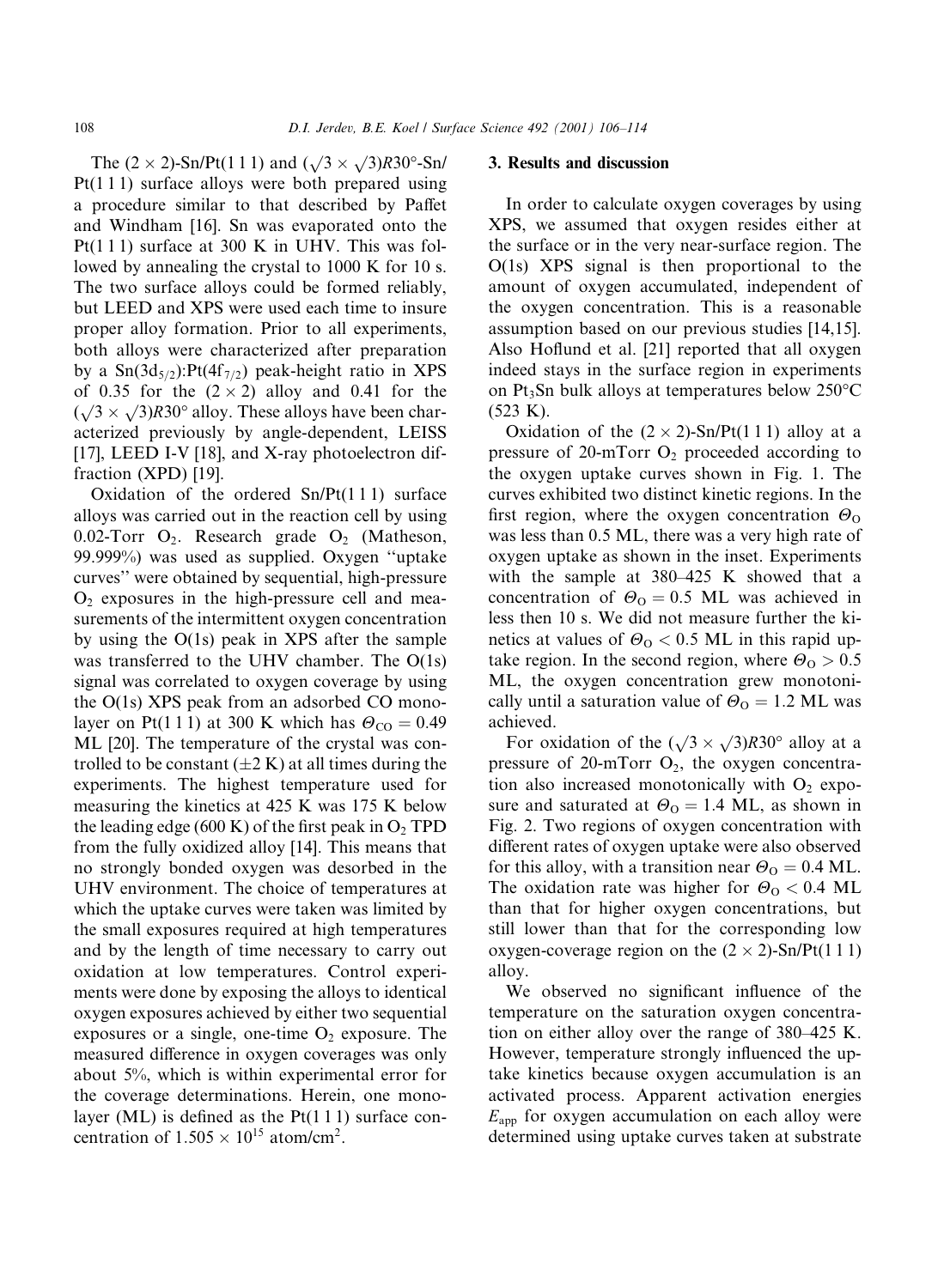

Fig. 1. Oxygen uptake from O<sub>2</sub> exposures on the  $(2 \times 2)$ -Sn/Pt(111) alloy using  $P(O_2) = 3 \times 10^{-2}$  Torr.

temperatures of 380, 400, and 425 K. Arrhenius plots (not shown) were constructed for several different regions of  $\Theta_0$ , in order to allow for the possibility of  $\Theta_0$ -dependent values of  $E_{\text{app}}$ . The results of this analysis are given in Table 1, where values for  $E_{\text{app}}$  are given only for those coverage regimes where significant differences were apparent. For the  $(2 \times 2)$  alloy, we can only estimate an upper bound on the value of  $E_{app}$  at less than 7 kcal/mol by using the result that a coverage of  $\Theta$ <sub>O</sub> = 0.5 ML was achieved in less than 10 s at 20mTorr  $O_2$  with the alloy at 380 K.

Oxygen uptake proceeds with a shift of the  $Sn(3d)$  XPS peaks to higher binding energy (BE) with increasing oxygen coverage on the both alloys. The clean, freshly prepared alloys were both characterized by a  $Sn(3d_{5/2})$  peak at 484.9 eV BE. At the point where the maximal oxygen concentration was achieved, the  $Sn(3d_{5/2})$  peak was obviously broadened by tin oxidation, as shown in

Table 1 Apparent activation energies  $E_{app}$  for oxidation of Sn/Pt(111) face allows at  $380-425$  K usi  $\overline{a}$  $0.02 \text{ T}$ 

| surface alloys at 360–423 K using $F_0 = 0.02$ Ton |                 |                          |
|----------------------------------------------------|-----------------|--------------------------|
| Alloy                                              | $\Theta_0$ (ML) | $E_{\rm apo}$ (kcal/mol) |
| $(2 \times 2)$                                     | $0 - 0.5$       | -7                       |
|                                                    | $0.5 - 0.75$    | $14 + 2$                 |
|                                                    | $0.75 - 1.0$    | $20 + 4$                 |
| $(\sqrt{3} \times \sqrt{3})R30^\circ$              | $0 - 0.4$       | $9 + 2.5$                |
|                                                    | $0.4 - 1.3$     | $17 + 3$                 |

Fig. 2. In order to determine the number of distinct chemical states of Sn, along with the relative concentrations of each, we decomposed the Sn(3d) XPS doublet by using curve-fitting. We made the following assumptions in performing this procedure: (i) the  $\text{Sn}(3d_{5/2})$ - $\text{Sn}(3d_{3/2})$  spin orbit splitting  $(\Delta E = 8.42$  eV) and intensity ratio (3:2) were set to be the same for all three forms of Sn, independent of oxidation state; (ii) the peak full-width-at-halfmaximum (FWHM) was set to a constant value of 1.1 eV for all forms of Sn; and (iii) the  $Sn(3d)$ peaks for the freshly prepared alloys, where Sn is in the metallic state, were used as the lineshapetemplate to fit all other Sn forms. The metallic Sn peaks were fit well by using a mixture of Lorentzian (70%) and Gaussian (30%) functions. Only the positions and intensities for each of the Sn forms were allowed to change during fitting. Fig. 3 compares measured data after background subtraction (shown as solid points) to the sum (solid curve) of the separate (dashed curves) peak contributions. Three tin peaks were found after the saturation oxygen concentration was reached on both alloys.

The assignments of the chemical origins of each of these peaks were made primarily on the basis of previous XPS studies of the oxidation of bulk,  $Pt_3Sn$  alloy single crystals [21,22]. First, the  $Sn(3d_{5/2})$  component at 484.9 eV BE is from metallic, alloyed tin and accounted for  $\sim 5\%$  of the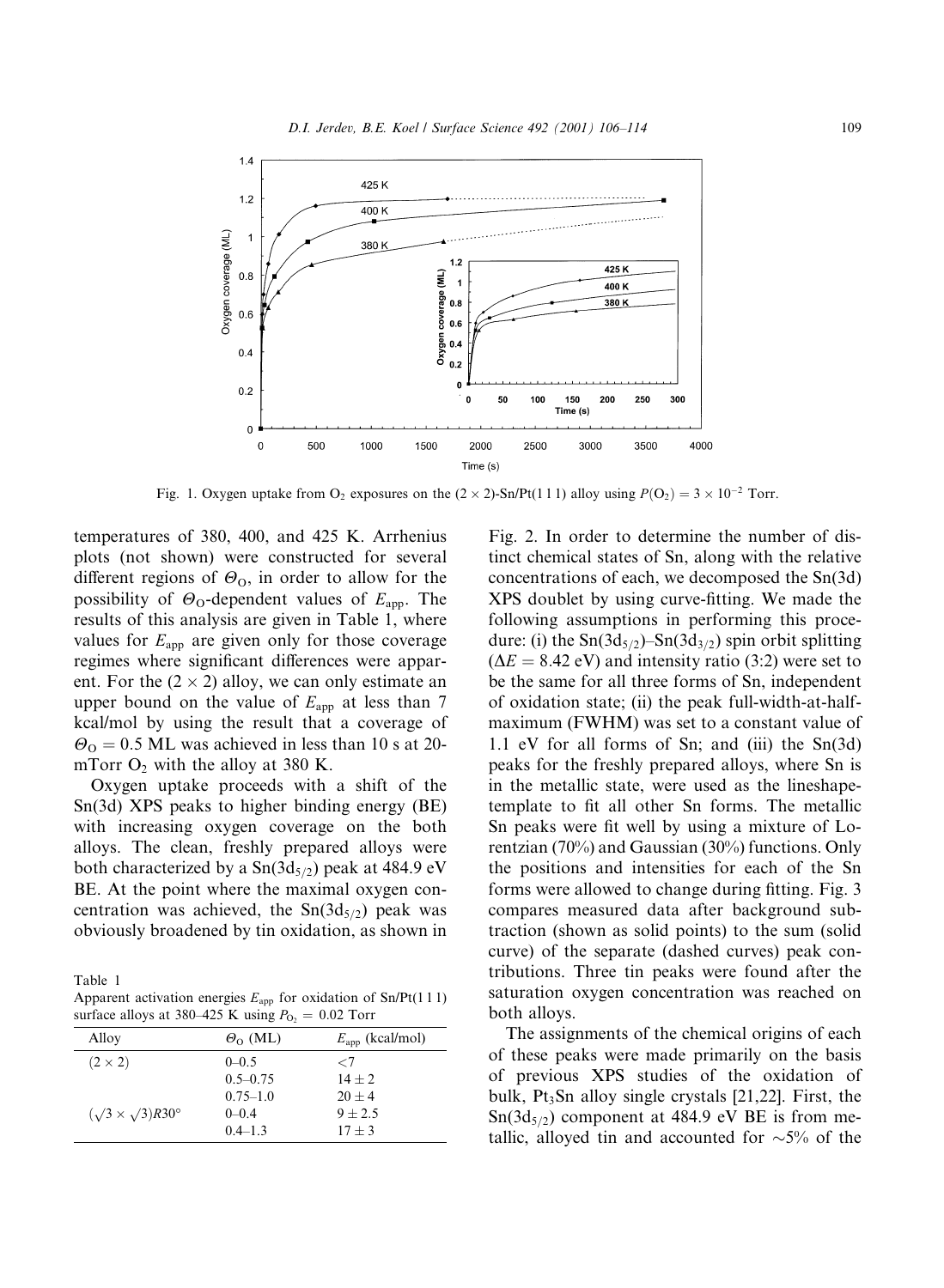

Fig. 2. Oxygen uptake from O<sub>2</sub> exposures on the  $(\sqrt{3} \times \sqrt{3})R30^\circ$ -Sn/Pt(111) alloy using  $P(O_2) = 3 \times 10^{-2}$  Torr.



Fig. 3. Sn(3d) peaks in XPS for both the  $(2 \times 2)$  and  $(\sqrt{3} \times \sqrt{3})R30^{\circ}$ -Sn/Pt(111) alloys. The SCA was operated with a pass energy of 29 eV for an analyser resolution of 0.45 eV.

total Sn signal for both oxidized alloys in Fig. 3. Secondly, the peak at 485.5 eV BE is assigned to an oxidized form of Sn with a BE less than that for SnO and labeled as "quasimetallic" Sn by Rotermund and coworkers [23], and this accounted for 75% of the detected Sn. Thirdly, the peak at 486.3 eV can be assigned to "oxidic" Sn [11,12]. This component accounted for  $\sim$ 20% of the Sn signal. This peak may originate from SnO or  $SnO<sub>2</sub>$  phases, or both, because it has been reported to be difficult to clearly distinguish between them on the basis of the  $Sn(3d_{5/2})$  BE [24]. However, observation of a  $Sn(3d_{5/2})$  peak at 486.8 eV BE during  $O_3$ oxidation studies of  $Sn/Pt(100)$  alloys [25], which is probably due to  $SnO<sub>2</sub>$ , indicates that the peak at 486.3 eV should not be assigned to an  $SnO<sub>2</sub>$  phase. During the oxidation of Sn metal by  $O_2$  [26] it was found that SnO, a transitional oxide that is possibly  $Sn_3O_4$ , and  $SnO_2$  are all present, but  $SnO_2$ was not formed in our experiments on these alloys. The above-cited intensities characterize the final values for uptake only, and they were different at lower values of  $\Theta_0$ . As monitored by XPS (not shown), the amount of both "quasimetallic" and "oxidic" tin grew with increasing oxygen uptake, but the ratio of the amount of "quasimetallic" to "oxidic" tin decreased. Conversion of one form to the other could contribute to this change. The relative amounts of each Sn form was similar for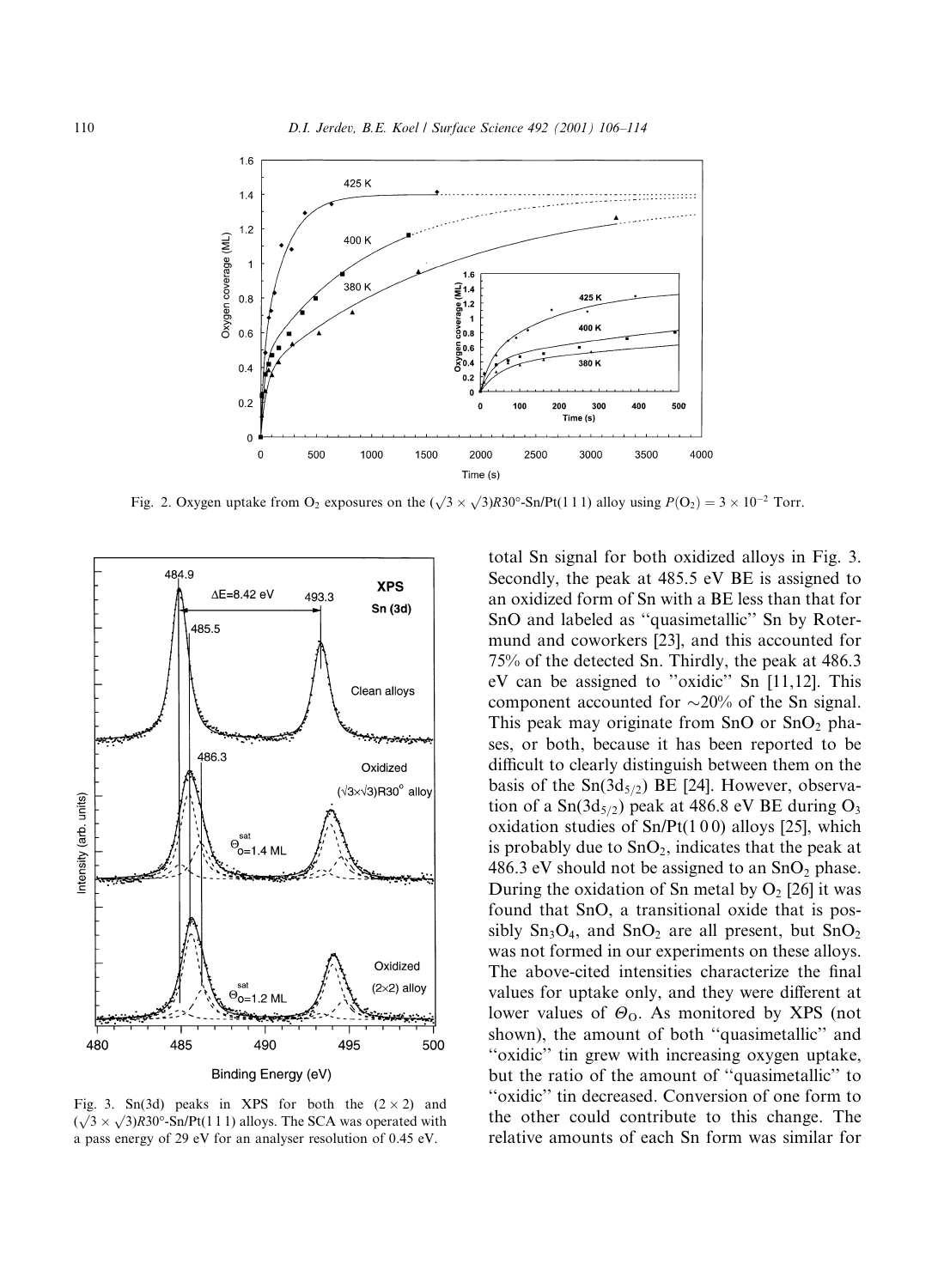both alloys upon saturation of the oxidation treatment.

The accompanying  $O(1s)$  XPS spectra, after background subtraction, are shown in Fig. 4. The O(1s) peaks were decomposed into two components by fitting the data to the sum of two peaks with a Gaussian lineshape and  $FWHM = 1.1$  eV. The peak at 529.7 eV BE is assigned to both quasimetallic and oxidic forms of tin. We assign the peak at 531.8 eV BE to contaminant hydroxyl (OH) species formed at high pressure due to a small amount of water contaminant. This peak accounted for only 13% of the  $O(1s)$  signal. The peak positions were identical and the intensity ratio of the two peaks were similar for both alloys. However, the amount of oxygen at saturation is



Fig. 4. O(1s) peaks in XPS for both the  $(2 \times 2)$ - and  $(\sqrt{3} \times \sqrt{3})$ R30°-Sn/Pt(111) alloys at saturation oxygen coverage. The SCA was operated with a pass energy of 47 eV for an analyser resolution of 0.70 eV.

slightly higher for the  $(\sqrt{3} \times \sqrt{3})$ R30° alloy such that  $\Theta_0 = 1.4$  ML.

While there was a decrease in both of the  $Pt(4f_{7/2})$  and  $Sn(3d_{5/2})$  XPS peaks with increasing oxygen concentration, the  $Pt(4f_{7/2})$ :Sn(3d<sub>5/2</sub>) peak area ratio did not change.

The Pt(4f) XPS peaks did not change position or width, and difference curves detected no specific features. Thus, no oxidation of Pt occurred under these conditions and the chemical state of Pt in these alloys was not affected by oxygen accumulation. This result is different from that when  $O_3$ (ozone) was used as an oxidant on these Pt-Sn surface alloys at 300 K in UHV [14]. Ozone exposure formed an "oxidic" ( $PtO_x$ ) phase. Ozone is a more powerful oxidant, even when used in UHV, than moderate pressures of oxygen. This is not surprising given that the O–O bond in  $O_3$  is exceptionally weak (23 kcal/mol) compared to the 119-kcal/mol O–O bond in  $O_2$ . Consideration of the preequilibrium between the molecularly adsorbed precursor and chemisorbed oxygen adatoms leads to very high "effective"  $O_2$  pressures when using  $O_3$ . Assuming no barrier for ozone dissociation, a barrier for dissociation of  $O_{2(a)}$  of 12 kcal/mol and an adsorption energy for  $O_{2}(a)$  of 3 kcal/mol results in an enhancement factor of  $10^8$ .

LEED showed a diffuse  $(1 \times 1)$  hexagonal pattern when a saturation oxygen coverage was reached. Sn atoms are randomly displaced from their original positions to form the oxidized phases with increasing oxygen concentration. This results in the disappearance of the characteristic symmetry of the alloy surfaces. The oxygen-induced reconstruction of the surface, involving extraction of alloyed Sn atoms to form an overlayer with Sn-O bonding, has also been indicated in oxidation studies of these alloys in UHV using  $O_3$  [14] and  $NO<sub>2</sub>$  [15].

The oxidation mechanism for these two Sn/  $Pt(111)$  surface alloys may be similar to that proposed by Rotermund et al. [23] for a Pd<sub>3</sub>Sn bulkterminated alloy. They considered that  $O_2$  first dissociatively adsorbs on Pd clusters of some minimal size and then oxygen adatoms diffuse to Sn sites. They reported that the oxygen sticking coefficient dramatically decreased after a coverage of 0.3 ML was reached because each Sn atom is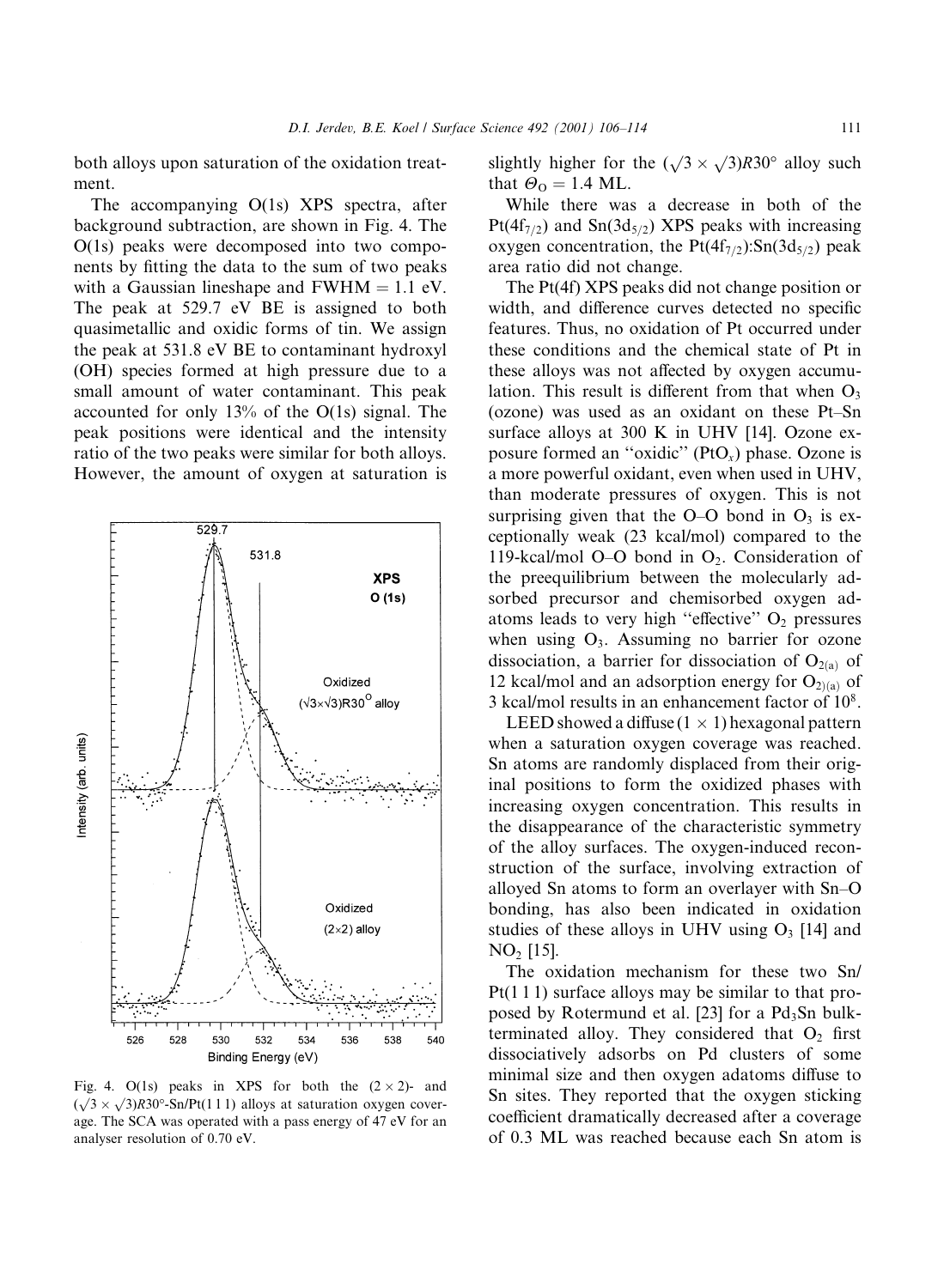associated with at least one O atom at that coverage. This mechanism is quite plausible for our Pt-Sn alloys, especially for the  $(2 \times 2)$ -Sn/Pt(111) surface alloy because it is structurally the same as the  $(1\ 1\ 1)$  face of the Pd<sub>3</sub>Sn bulk alloy. It seems likely that such a mechanism would also be the same for the  $(\sqrt{3} \times \sqrt{3})R30^\circ$ -Pt/Sn(111) alloy, although oxidation might proceed more slowly because this alloy does not contain pure-Pt, three fold sites which might be necessary to facilitate dissociative adsorption of  $O_2$ .

In Fig. 5, we show schematic drawings of the two  $Sn/Pt(111)$  alloys and the  $Pt(111)$  surface as an aid to understanding differences in the initial oxygen uptake kinetics and oxidation on the two surfaces. The transition state for dissociative adsorption of  $O_2$  on Pt(111) has one oxygen atom at a threefold, fcc-hollow site and one oxygen atom on top of an adjacent Pt atom [27] (Fig. 5A). Molecular dissociation occurs via movement of the oxygen atom at the atop site to one of the two available threefold, fcc-hollow sites (as indicated by the arrow in Fig. 5A). Dioxygen dissociation does not happen across twofold bridge sites because this would result in oxygen adatoms occupying two adjacent threefold sites (which is energetically unfavorable). Dissociative  $O_2$  adsorption onto the  $Pt(111)$  surface in UHV forms a stable  $(2 \times 2)$  adlayer of oxygen adatoms in which each Pt atom is bonded to only one O adatom. Formation of this ordered adlayer requires sufficient thermal energy to reach the equilibrium

 $(2 \times 2)$  configuration because both O atoms from  $O<sub>2</sub>$  dissociation initially reside within one unit cell (Fig. 5A). This is an important process that moves the adatoms further apart to occupy threefold, fcchollow sites where they have minimum energy. An activation energy for diffusion  $E_{\text{diff}}$  of oxygen adatoms in a  $(2 \times 2)$  adlayer on Pt(111) has been estimated to be at least 22 kcal/mol [28], and at high oxygen concentrations this process could become rate-limiting for the dissociative adsorption of  $O_2$ .

We propose that initial  $O_2$  dissociative adsorption on the  $(2 \times 2)$ - Sn/Pt(1 1 1) alloy occurs similar to that on  $Pt(111)$  because both those surfaces have pure-Pt, threefold sites. Differences in the overall adsorption process could arise because of a stronger Sn-O bond compared to the Pt-O bond. Strong Sn-O bonding could make oxygen diffusion slower than that on the  $Pt(111)$  surface. If so, then oxygen adatoms from  $O_2$  dissociative adsorption would be accommodated into the same unit cell, i.e., two oxygen adatoms per unit cell or  $\Theta_0 = 0.5$  ML. In this case, or if the dissociative pathway changed to accommodate both oxygen adatoms into pure-Pt threefold sites, the change in this situation at higher oxygen concentrations explains the large increase in  $E_{app}$  for  $\Theta_{\rm O} > 0.5$  ML. Diffusion of oxygen adatoms to Sn sites, or dealloying of Sn into the adlayer, is required for oxygen adatoms to populate additional threefold sites in the unit cell, i.e., to reach  $\Theta_0 = 0.75$  ML. It is even more energetically difficult to reach oxygen



Fig. 5. Schematic, real-space model for discussion of dissociative oxygen adsorption on the  $(2 \times 2)$ - and  $(\sqrt{3} \times \sqrt{3})R30^\circ$ -Sn/Pt(111) alloys.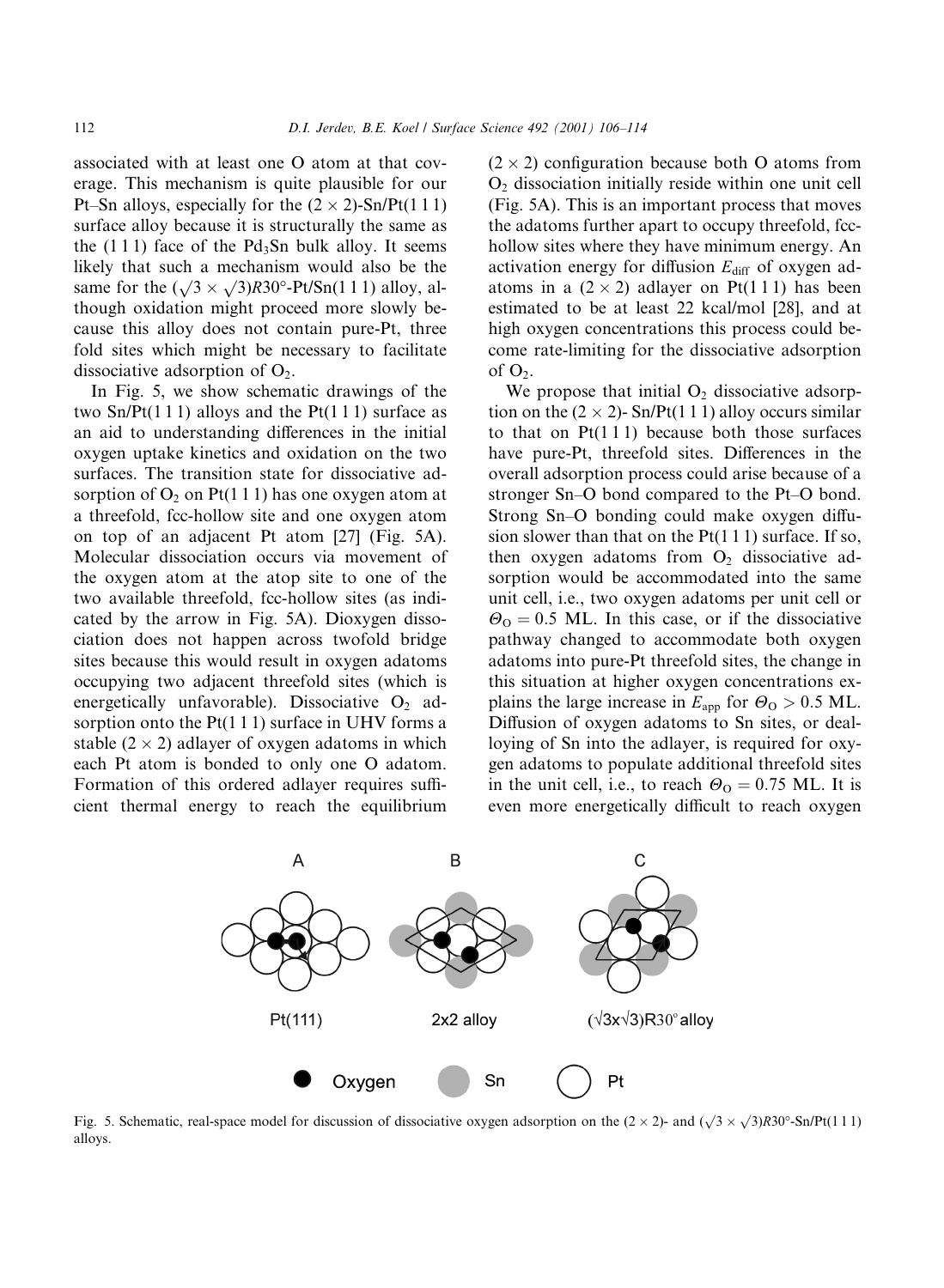concentrations higher then 0.75 ML, because this requires bonding each surface Pt-atom to more than two oxygen adatoms. Thus, we would expect that another change in the kinetics, or in  $E_{\text{app}}$ , for  $\Theta$ <sub>O</sub> > 0.75 ML. Our experimental data (Fig. 1) clearly show a change in the  $O_2$  uptake rate at  $\Theta_0 = 0.5$  ML, which is in agreement with the proposed mechanism. The absence of a sharp feature in the O<sub>2</sub> uptake curves at  $\Theta_0 = 0.75$  ML could mean that  $E_{app}$  does not change strongly in that coverage region or that O-induced reconstruction of the alloy takes place at these coverages.

One would expect that the kinetics for initial  $O_2$ uptake on the  $(\sqrt{3} \times \sqrt{3})R30^\circ$ -Sn/Pt alloy would be different from those on Pt(1 1 1) and the  $(2 \times 2)$ -Sn/Pt alloy, because there are no pure-Pt, threefold hollow sites on this surface. The process of dioxygen adsorption and dissociation must occur differently. There are two obvious possibilities: (a) dissociative adsorption on mixed Pt-Sn threefold sites, or (b) on defects. The latter implies a high rate of the oxygen adatom diffusion on the  $(\sqrt{3} \times$  $\sqrt{3}$  R30° alloy, which does not seem likely because of the high surface-tin concentration. Figs. 1 and 2 show that oxidation kinetics on this surface differ from those on the  $(2 \times 2)$  alloy mostly in the region of the initial uptake. The rate was slower for the initial oxidation of the  $(\sqrt{3} \times \sqrt{3})R30^\circ$  alloy at  $\theta_{\rm O}$  < 0.4 ML. We attribute this to the smaller size of Pt ensembles that are available on this alloy surface, or more specifically, to the absence of all pure-Pt, threefold sites. In experiments probing the oxidation of polycrystalline tin by hyperthermal atomic oxygen beams, Hoflund and coworkers [24] concluded that  $O_2$  dissociation was the ratelimiting step in the oxidation process. For these alloys, the presence of Pt ensembles that facilitate dissociative adsorption of oxygen would lead us to expect a higher initial oxygen uptake rate on the alloys compared to that of a pure Sn surface.

A schematic drawing of the  $(\sqrt{3} \times \sqrt{3})R30^{\circ}$ alloy in Fig. 5C shows how a similar  $O_2$  dissociative mechanism and limited oxygen adatom diffusion would lead to a coverage of  $\Theta_0 = 0.5$  ML, with each Sn atom bonded to one oxygen adatom in a threefold site. The  $O_2$  dissociative sticking coefficient should be reduced at higher coverages where each Sn atom has two oxygen nearest neighbors. This would result in two distinct kinetic regions on the oxygen uptake curves and a change of  $E_{\text{app}}$  at  $\Theta_{\text{O}} = 0.5$  ML. We indeed observed two regions with different values for  $E_{\text{app}}$ , with a transition near  $\Theta_0 = 0.4$  ML. This is consistent with the proposed model, but it is unlikely that such a simple model can account for all processes occurring on the surface. The observed difference in saturation oxygen coverage (1.2 ML for the  $(2 \times 2)$ ) alloy versus 1.4 ML for the  $(\sqrt{3} \times \sqrt{3})R30^{\circ}$  alloy) on the two alloys is probably simply related to the increased amount of Sn available for forming an oxidized Sn adlayer.

As a final point, we caution against the use of the  $E_{app}$  value given here to calculate Pt–O and Sn–O bond energies based on knowledge of the  $O_2$ desorption activation energies reported previously [14]. Even though it is attractive to equate  $E_{app}$ with the activation energy for a dissociative  $O_2$ adsorption elementary step, this needs to be established by additional measurements. More serious difficulty arises from the constraint of this approach on microscopic reversibility, i.e., to find  $D(Pt-O)$  or  $D(Sn-O)$  using  $E_{des}$  and  $E_{act}$ . It is doubtful that this can be satisfied in this type of experiment because oxygen adsorption is measured on well-defined, ordered alloy surfaces while oxygen desorption occurs from SnO nanoparticles on Pt-Sn alloy surfaces [29].

## 4. Conclusion

Oxidation kinetics was investigated for two, well-defined Sn-Pt surface alloys at 380-425 K in presence of 0.02-Torr  $O_2$ . Oxygen uptake curves monitoring oxygen accumulation for the  $(2 \times 2)$ and the  $(\sqrt{3} \times \sqrt{3})R30^\circ$ -Sn/Pt(111) alloys differ greatly in the rate of initial uptake, but little in the oxygen saturation coverage. Fast oxygen uptake occurred until  $\Theta_0 \sim 0.5$  ML on both alloys and then slower uptake occurred to a saturation amount under these conditions of  $\Theta_0 = 1.2$  ML on the  $(2 \times 2)$  alloy and  $\Theta_0 = 1.4$  ML on  $(\sqrt{3} \times$  $\sqrt{3}$ ) $R30^\circ$  alloy. The faster rate of initial oxygen accumulation on the  $(2 \times 2)$  alloy indicates an